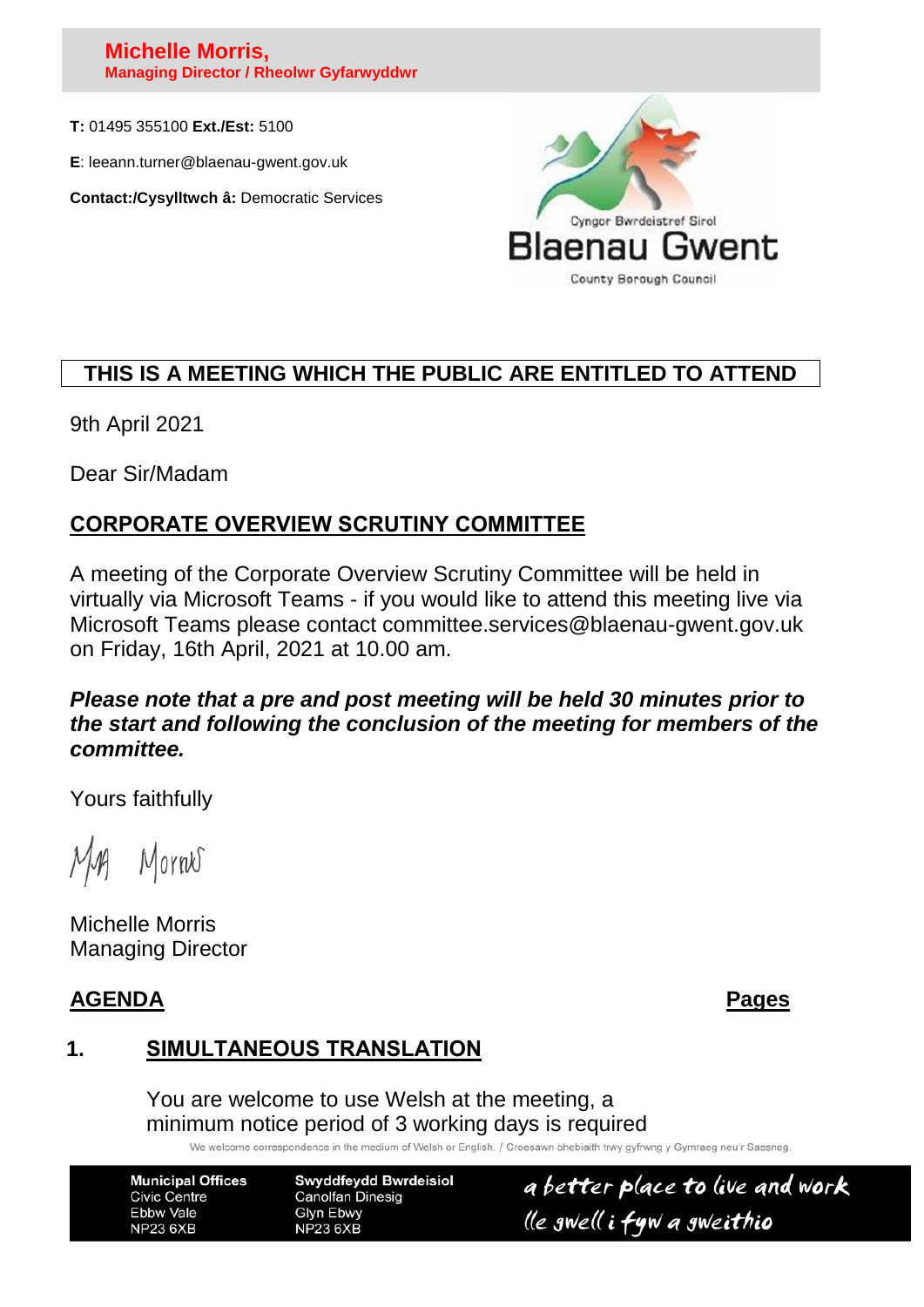should you wish to do so. A simultaneous translation will be provided if requested.

### **2. APOLOGIES**

To receive.

### **3. DECLARATIONS OF INTERESTS AND DISPENSATIONS**

To consider any declarations of interests and dispensations made.

#### **4. CORPORATE OVERVIEW SCRUTINY COMMITTEE** 5 - 16 **MINUTES**

To receive the Minutes of the Corporate Overview Scrutiny Committee held on 5<sup>th</sup> March, 2021.

(Please note that the Minutes are submitted for points of accuracy only)

## **5. ACTION SHEET - 5TH MARCH 2021** 17 - 18

To receive Action Sheet.

#### **6. CORPORATE COMMUNICATIONS STRATEGY - QUARTERLY UPDATE** 19 - 28

To consider the report of the Interim Chief Officer Commercial.

#### **7. COMMERCIAL STRATEGY QUARTERLY PERFORMANCE MONITORING** 29 - 34

To consider the report of the Interim Chief Officer Commercial.

#### **8. TEST TRACE AND PROTECT SERVICE** 35 - 40

To consider the report of the Interim Chief Officer Commercial and Service Manager Customer Experience and Transformation.

## **9. PROPOSED AGILE WORKING POLICY** 41 - 86

To consider the report of the Head of Organisational Development.